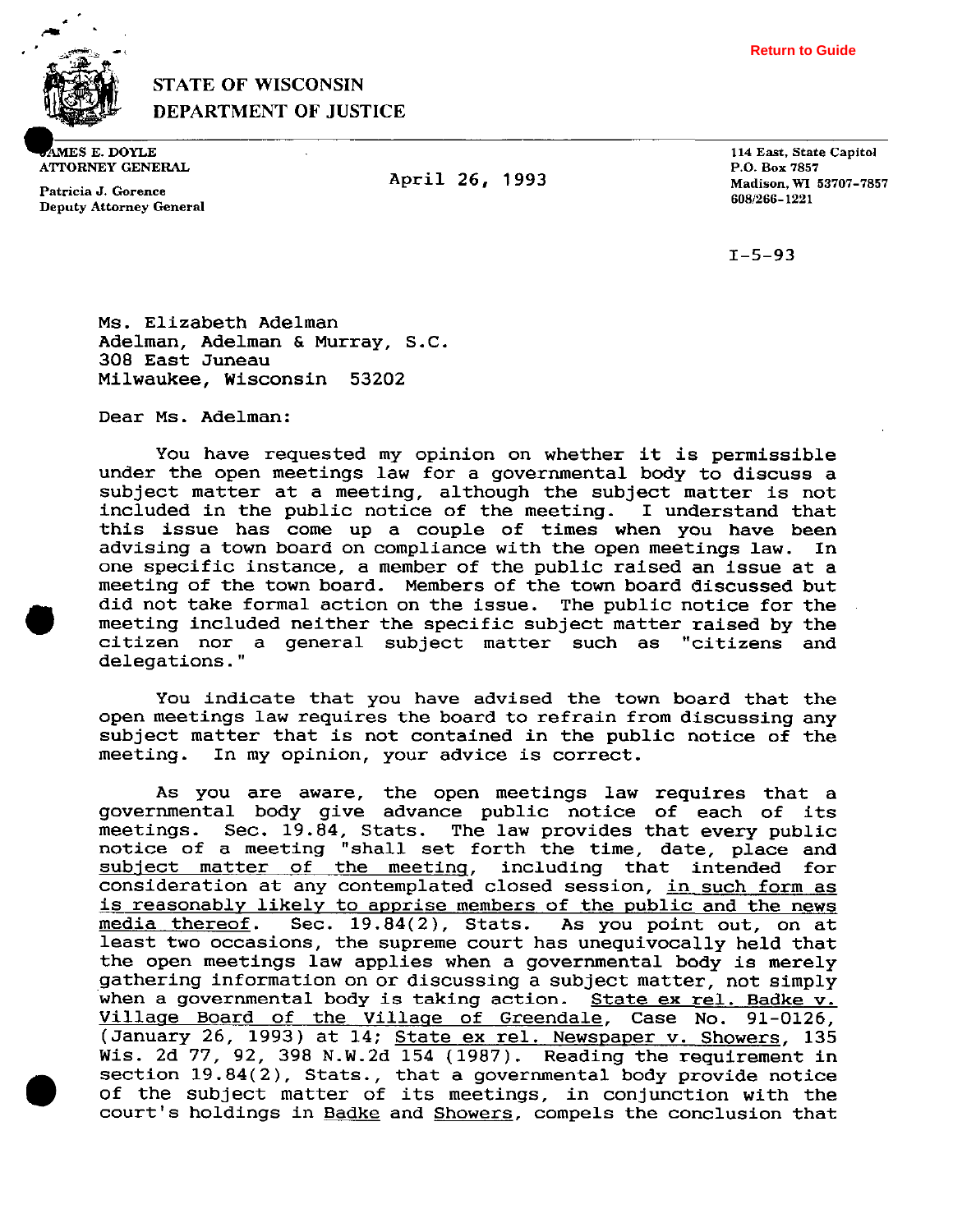Ms. Elizabeth Adelman Page 2

a governmental body violates the open meetings law if it engages in information gathering or discussion on a subject matter that is not included in the public notice of the governmental body's meeting.

An attorney from the Wisconsin Towns Association has advised you that the town board may discuss subject matters that are not of great importance or public concern at a meeting for which notice of the specific subject matter was not given, provided that the public notice contains a general subject matter designation such as<br>"citizens and delegations" or "miscellaneous business." In so "citizens and delegations" or "miscellaneous business." advising you, the Towns Association attorney relied on a series of opinions issued by my predecessor in 1977, which concluded that, in limited circumstances, a governmental body could legitimately even act on, subject matters specifically noticed, provided that the public notice of the meeting contained a general subject matter designation. *See* 66 Op. Att'y Gen. 68 (1977): 66 Op. Att'y Gen. 93 (1977): 66 Op. Att'y Gen.  $143$  (1977) and 66 Op. Att'y Gen. 195 (1977). understanding that the public notices for the meetings about which you are concerned did not contain a general subject matter designation. The 1977 opinions by my **predecessor** are not relevant under the facts as I understand them.

Moreover, the prior opinions draw a distinction between discussion and decision-making by suggesting that the extent to which a governmental body may discuss a matter under a general subject matter designation is broader than the extent to which a governmental body may take action under a general subject matter designation. At the time my predecessor issued the opinions, the supreme court had suggested that the open meetings law applied to information gathering and discussion, as well as decision-making, but had not explicitly held so. See State ex rel. Lynch v. Conta, 71 Wis. 2d 662. 684. 239 N.W.2d 313 (1977). Since that time. the supreme court has unequivocally held, in both Showers and Badke, that the open meetings law applies to information gathering and discussions, as well as decision-making. Badke, Case No. 91-0126 (January 26, 1993) at 11-22; Showers, 135 Wis. 2d at 92.

In the prior opinions, my predecessor stressed that reliance on general subject matter designations was minimal compliance with the open meetings law. **See** 66 Op. Att'y Gen. at 96; see also 66 Reliance on such general subject matter designations is now even more suspect in light of the Showers and Badke decisions. In light of those decisions, I am of the opinion that the only way to strictly comply with the letter and spirit of the open meetings law is to adopt a policy under which board members and citizens wishing to bring up items for discussion at a meeting must contact the chairperson in advance in order to have the specific subject included on the public notice of the meeting. If the meeting notice contains a general subject matter designation